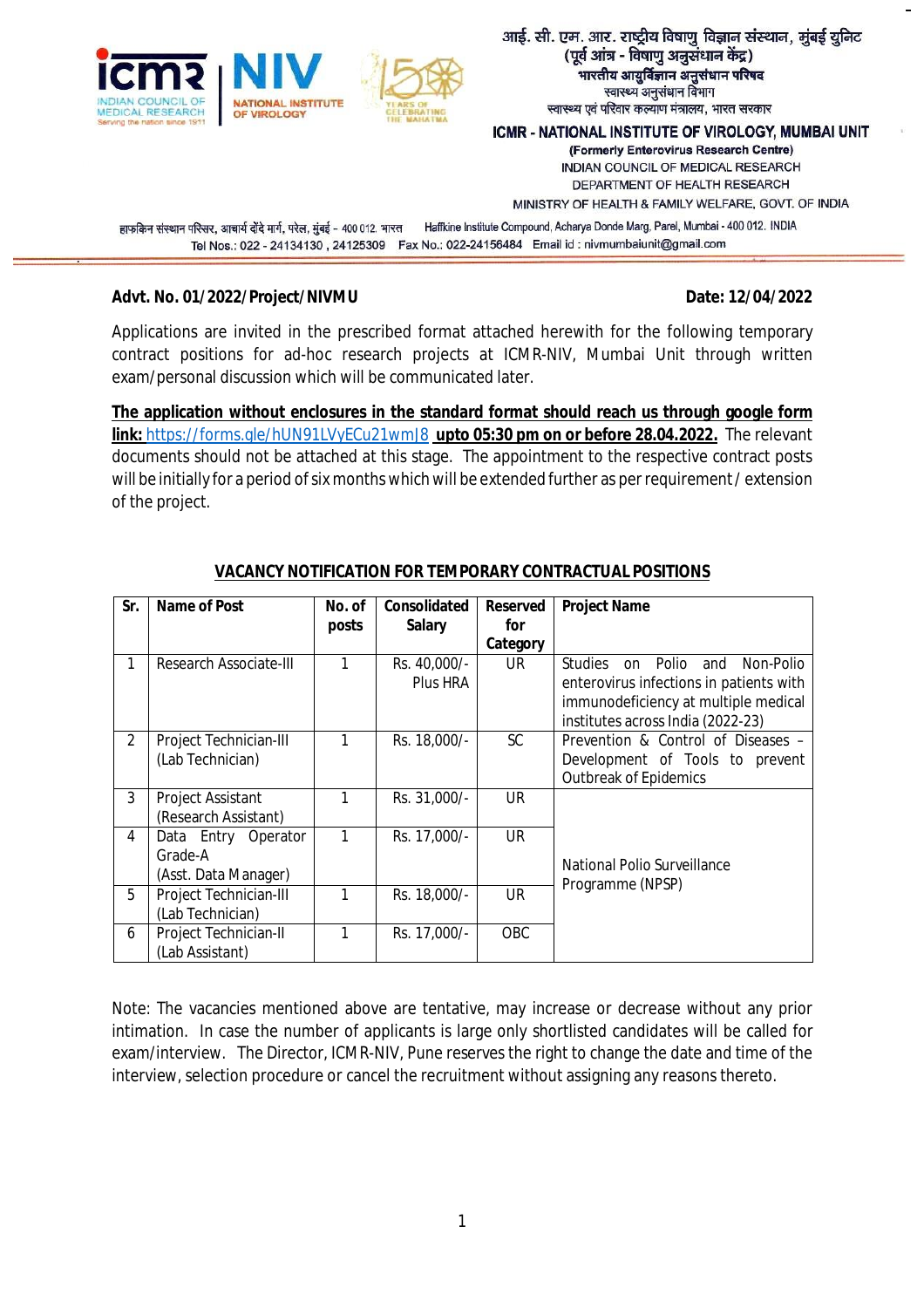| Sr.<br>No.     | <b>Post</b>                          | <b>Essential Qualification</b>                                                                                                                                                                                                                                                                                                                                                                                                                                               | <b>Desirable Qualifications</b>                                                                                                                                                                                                                                                                                                                          | Age<br>Limit |
|----------------|--------------------------------------|------------------------------------------------------------------------------------------------------------------------------------------------------------------------------------------------------------------------------------------------------------------------------------------------------------------------------------------------------------------------------------------------------------------------------------------------------------------------------|----------------------------------------------------------------------------------------------------------------------------------------------------------------------------------------------------------------------------------------------------------------------------------------------------------------------------------------------------------|--------------|
| 1              | Research<br>Associate-III            | Ph.D./MD/MS/MDS on<br>equivalent<br>degree or having 3 years of research,<br>teaching and design and development<br>experience<br>after<br>M.S./M.Pharma/ME/M.Tech with at<br>least one research paper in Science<br>Citation Indexed (SCT) Journal.                                                                                                                                                                                                                         | $\bullet$<br>Experience in Cellular or<br>Molecular Immunology/<br>lymphocyte biology/Flow<br>cytometry/Tissue culture<br>techniques/handling<br>infectious agents<br>Candidates with experience<br>$\bullet$<br>in flow cytometry<br>techniques will be given<br>priority.<br>Knowledge of computer<br>$\bullet$<br>applications and data<br>management | 30<br>years  |
| $\overline{2}$ | Project<br>Technician-III            | 12 <sup>th</sup> Pass in Science subjects and two<br>years diploma in Medical Laboratory<br>Technician or PMW or radiology/<br>radiography or related subject) or one $\bullet$<br>year DMLT plus one year required<br>recognized $\bullet$<br>experience<br>in<br>a<br>organization or two years field /<br>laboratory experience* or animal<br>keeping<br>in<br>house<br>Government<br>recognized organization.<br>*B.Sc. degree shall be treated as 3<br>years experience | Master's degree in Life<br>Sciences/Microbiology/<br>Biotechnology<br>Knowledge of computer<br>applications<br>Experience in Research<br>Laboratory and<br>field/handling blood samples,<br>performing serological assays                                                                                                                                | 30<br>years  |
| 3              | Project<br>Assistant                 | Graduate in science/relevant subjects  .<br>from a recognized university with<br>three years work experience from a<br>recognized institution or Master's  .<br>degree in the relevant subject.                                                                                                                                                                                                                                                                              | Master's degree in Life<br>Sciences/Microbiology/<br>Biotechnology<br>Knowledge of computer<br>applications<br><b>Experience in Research</b><br>Laboratory and<br>field/handling blood samples,<br>performing serological assays                                                                                                                         | 30<br>years  |
| 4              | Data<br>Entry<br>Operator<br>Grade-A | Intermediate or 12th pass from<br>recognized board. A speed test of not<br>less than 15000 key depressions per<br>hour through speed test on computer                                                                                                                                                                                                                                                                                                                        | B.Sc. in Science / Bachelor's<br>$\bullet$<br>degree in Computer<br>Application / IT from a<br>recognized institution/<br>university<br>At<br>least<br>year<br>$\mathbf{1}$<br>work<br>experience<br>Research<br>in<br>Institution                                                                                                                       | 25<br>years  |
| 5              | Project<br>Technician-II             | High School* or equivalent with five  .<br>years experience in related field from<br>Government<br>institution<br><b>or</b><br>a<br>recognized institute or certificate of $\bullet$<br>one year training in the relevant area                                                                                                                                                                                                                                               | Master's degree in Life<br>Sciences/Microbiology/<br>Biotechnology<br>Knowledge of computer<br>applications                                                                                                                                                                                                                                              | 28<br>years  |

| Details of educational qualification and other requirements are as follows: |  |
|-----------------------------------------------------------------------------|--|
|-----------------------------------------------------------------------------|--|